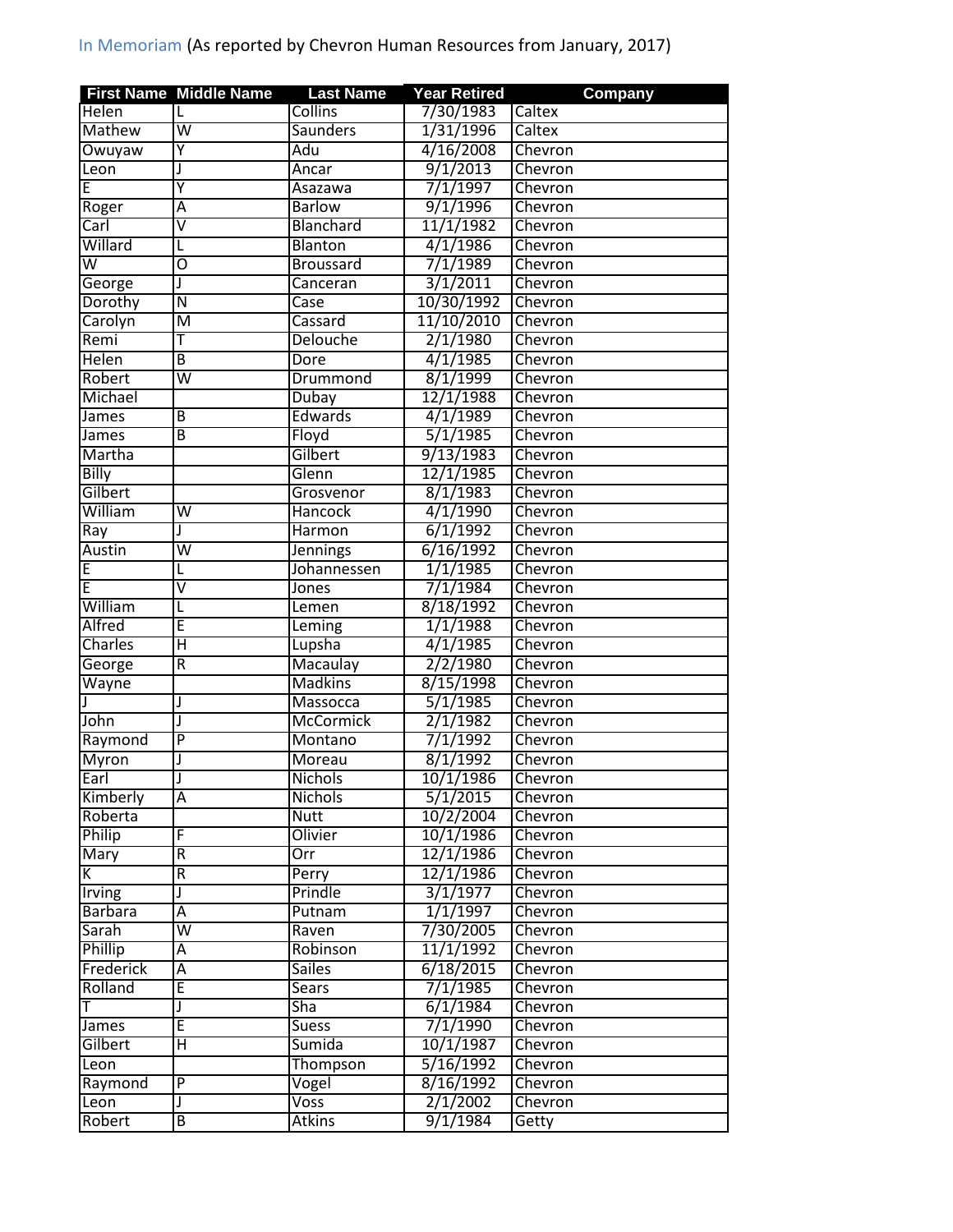| Richard          | B                       | Meyer             | 10/9/1978  | Getty         |
|------------------|-------------------------|-------------------|------------|---------------|
| Ronald           | E                       | Middleton         | 5/1/1987   | Getty         |
| Robert           | L                       | Radicke           | 3/1/2003   | Getty         |
| Lynn             | Η                       | Schultz           | 12/1/1988  | Getty         |
| Jean             |                         | <b>Bilderback</b> | 11/1/1986  | Gulf          |
| <b>Hollis</b>    | Т                       | Boultinghouse     | 9/1/1997   | Gulf          |
| Arnold           | Ή                       | <b>Bouma</b>      | 3/24/1988  | Gulf          |
| Kenneth          | J                       | <b>Breazeale</b>  | 12/1/1986  | Gulf          |
| George           | Έ                       | <b>Burchfield</b> | 7/1/1985   | Gulf          |
| Philip           | Ē                       | <b>Burkhalter</b> | 8/1/1983   | Gulf          |
| William          | $\overline{\mathsf{C}}$ | Chandler          | 3/1/1980   | Gulf          |
| Roger            | R                       | Coleman           | 7/1/2015   | Gulf          |
| Evelyn           | $\overline{\mathsf{V}}$ | <b>Cortinovis</b> | 8/1/1983   | Gulf          |
| Frank            | $\overline{\mathsf{H}}$ | Dempsey           | 7/1/1985   | Gulf          |
| <b>Charles</b>   | F                       | $F_{OX}$          | 4/1/1982   | Gulf          |
| <b>David</b>     | $\overline{\mathsf{w}}$ | Graham            | 4/29/1981  | Gulf          |
| Allen            |                         | Hall              | 7/1/1985   | Gulf          |
| Edward           | Ή                       | <b>Hammaker</b>   | 5/1/1984   | Gulf          |
| Pauline          | F                       | Haney             | 8/1/1983   | Gulf          |
| Russell          | $\overline{\mathsf{C}}$ | <b>Harris</b>     | 5/1/1985   | Gulf          |
| David            | B                       | Higginbotham      | 1/1/1981   | Gulf          |
| Thomas           | $\overline{\mathsf{c}}$ | <b>Howard</b>     | 7/26/1982  | Gulf          |
| Theodore         | J                       | Kaiser            | 10/1/1981  | Gulf          |
|                  |                         | Keller            | 11/1/1986  | Gulf          |
| James<br>Richard | O                       | Kirwin            | 10/1/1982  | Gulf          |
| Leonard          | J                       | Klein             | 6/2/1976   | Gulf          |
|                  |                         |                   |            |               |
| Henry            | L                       | Kuczynski         | 7/1/1986   | Gulf          |
| Edward           | F                       | Lewis             | 6/1/1984   | Gulf          |
| Nelson           | Ē                       | Loupe             | 7/1/1985   | Gulf          |
| <b>Mauricio</b>  |                         | Montalvo          | 7/1/1991   | Gulf          |
| Wayne            | B                       | Morgan            | 2/2/1975   | Gulf          |
| John             | C                       | O'Connor          | 11/16/1984 | Gulf          |
| <b>Hollis</b>    |                         | Patrick           | 7/1/1985   | Gulf          |
| William          | Т                       | Penry             | 8/1/1983   | Gulf          |
| William          | L                       | Robertson         | 8/1/1983   | Gulf          |
| George           | C                       | Robinson          | 2/13/1980  | Gulf          |
| Harry            |                         | Spigner           | 1/1/1981   | Gulf          |
| Roland           | F                       | Sullivan          | 11/1/1992  | Gulf          |
| Charles          | E                       | Thompson          | 6/1/1986   | Gulf          |
| Charles          | B                       | Tunstall          | 8/1/1988   | Gulf          |
| <b>David</b>     |                         | Valdivia          | 3/2/1999   | Gulf          |
| Warren           | G                       | Wallace           | 2/1/1985   | Gulf          |
| Ruth             | C                       | White             | 7/1/1982   | Gulf          |
| Kenneth          | L                       | Wiley             | 9/19/1980  | Gulf          |
| Paul             | А                       | Archer            | 10/1/1996  | Texaco        |
| Harold           | E                       | Benson            | 12/1/1984  | Texaco        |
| Earl             |                         | Brydson           | 12/1/1988  | Texaco        |
| Dorothy          | K                       | Charon            | 1/1/1988   | Texaco        |
| Howard           | $\overline{\mathsf{w}}$ | <b>Collins</b>    | 10/1/1980  | Texaco        |
| Fred             |                         | Cook              | 9/1/1994   | Texaco        |
|                  | $\overline{R}$          |                   |            |               |
| George           | Т                       | Crowell           | 1/1/1989   | Texaco        |
| George           | E                       | Dunn              | 1/1/1989   | Texaco        |
| Harold           | M                       | Dyer              | 1/1/1989   | Texaco        |
| Lewis            | $\overline{\mathsf{M}}$ | <b>Dyer</b>       | 1/1/1989   | <b>Texaco</b> |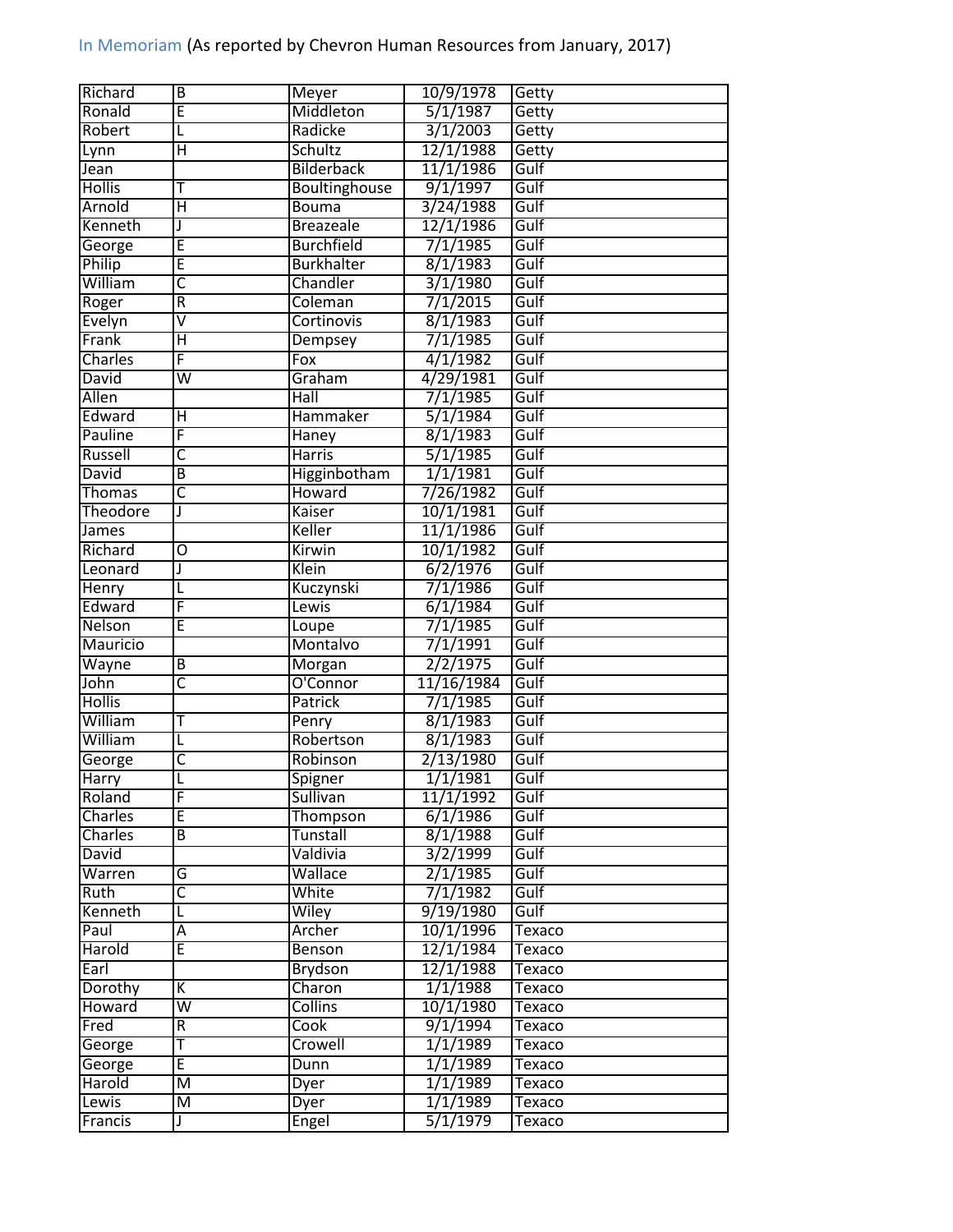| F<br>Joseph<br>$\overline{\mathsf{H}}$<br>Roger<br>Richard<br>J<br>$\overline{R}$<br>George<br>Clausey<br>J<br>Leewood<br>J<br>James<br>A<br>Arthur<br>J<br>Vincent<br>$\overline{P}$<br>Robert<br>W<br>Ernest<br>L<br>К<br>Loyce<br>Henry<br>Mahmoud<br>S<br>Shirley<br>$\overline{\mathsf{M}}$<br>$\overline{\mathsf{C}}$<br>Latuis<br>$\overline{\mathsf{w}}$<br>Terry | Felice<br>Finegan<br>Foulk<br>Gaudin<br>Gisclair<br>Goutierrez<br>Grant<br>Grigg<br>Hanscom<br><b>Heard</b><br>Hernandez<br>Jarrell<br>Johnson<br>Kablaoui<br>Keller | 1/1/1989<br>6/1/1985<br>2/1/1985<br>7/1/2015<br>1/1/1987<br>1/1/1990<br>12/1/1987<br>2/1/1978<br>6/2/1990<br>12/1/1988<br>1/1/1986<br>12/1/1988<br>4/1/1980<br>1/1/1999 | Texaco<br><b>Texaco</b><br><b>Texaco</b><br>Texaco<br>Texaco<br>Texaco<br>Texaco<br><b>Texaco</b><br><b>Texaco</b><br>Texaco<br>Texaco<br>Texaco<br>Texaco<br>Texaco |
|---------------------------------------------------------------------------------------------------------------------------------------------------------------------------------------------------------------------------------------------------------------------------------------------------------------------------------------------------------------------------|----------------------------------------------------------------------------------------------------------------------------------------------------------------------|-------------------------------------------------------------------------------------------------------------------------------------------------------------------------|----------------------------------------------------------------------------------------------------------------------------------------------------------------------|
|                                                                                                                                                                                                                                                                                                                                                                           |                                                                                                                                                                      |                                                                                                                                                                         |                                                                                                                                                                      |
|                                                                                                                                                                                                                                                                                                                                                                           |                                                                                                                                                                      |                                                                                                                                                                         |                                                                                                                                                                      |
|                                                                                                                                                                                                                                                                                                                                                                           |                                                                                                                                                                      |                                                                                                                                                                         |                                                                                                                                                                      |
|                                                                                                                                                                                                                                                                                                                                                                           |                                                                                                                                                                      |                                                                                                                                                                         |                                                                                                                                                                      |
|                                                                                                                                                                                                                                                                                                                                                                           |                                                                                                                                                                      |                                                                                                                                                                         |                                                                                                                                                                      |
|                                                                                                                                                                                                                                                                                                                                                                           |                                                                                                                                                                      |                                                                                                                                                                         |                                                                                                                                                                      |
|                                                                                                                                                                                                                                                                                                                                                                           |                                                                                                                                                                      |                                                                                                                                                                         |                                                                                                                                                                      |
|                                                                                                                                                                                                                                                                                                                                                                           |                                                                                                                                                                      |                                                                                                                                                                         |                                                                                                                                                                      |
|                                                                                                                                                                                                                                                                                                                                                                           |                                                                                                                                                                      |                                                                                                                                                                         |                                                                                                                                                                      |
|                                                                                                                                                                                                                                                                                                                                                                           |                                                                                                                                                                      |                                                                                                                                                                         |                                                                                                                                                                      |
|                                                                                                                                                                                                                                                                                                                                                                           |                                                                                                                                                                      |                                                                                                                                                                         |                                                                                                                                                                      |
|                                                                                                                                                                                                                                                                                                                                                                           |                                                                                                                                                                      |                                                                                                                                                                         |                                                                                                                                                                      |
|                                                                                                                                                                                                                                                                                                                                                                           |                                                                                                                                                                      |                                                                                                                                                                         |                                                                                                                                                                      |
|                                                                                                                                                                                                                                                                                                                                                                           |                                                                                                                                                                      |                                                                                                                                                                         |                                                                                                                                                                      |
|                                                                                                                                                                                                                                                                                                                                                                           |                                                                                                                                                                      | 1/1/2002                                                                                                                                                                | Texaco                                                                                                                                                               |
|                                                                                                                                                                                                                                                                                                                                                                           | Kibodeaux                                                                                                                                                            | 8/22/2016                                                                                                                                                               | Texaco                                                                                                                                                               |
|                                                                                                                                                                                                                                                                                                                                                                           | Lambert                                                                                                                                                              | 4/1/1997                                                                                                                                                                | Texaco                                                                                                                                                               |
| $\overline{\mathsf{C}}$<br>Eugene                                                                                                                                                                                                                                                                                                                                         | Lewis                                                                                                                                                                | 8/1/1990                                                                                                                                                                | Texaco                                                                                                                                                               |
| Ē<br>John                                                                                                                                                                                                                                                                                                                                                                 | Long                                                                                                                                                                 | 11/1/1988                                                                                                                                                               | Texaco                                                                                                                                                               |
| <b>Thomas</b><br>J                                                                                                                                                                                                                                                                                                                                                        | Loukas                                                                                                                                                               | 12/1/1984                                                                                                                                                               | Texaco                                                                                                                                                               |
| E<br>John                                                                                                                                                                                                                                                                                                                                                                 | Martin                                                                                                                                                               | 5/1/1980                                                                                                                                                                | Texaco                                                                                                                                                               |
| $\overline{\mathsf{P}}$<br>Percy                                                                                                                                                                                                                                                                                                                                          | Martin                                                                                                                                                               | 3/1/1976                                                                                                                                                                | Texaco                                                                                                                                                               |
| Curtis<br>0                                                                                                                                                                                                                                                                                                                                                               | McDaniel                                                                                                                                                             | 6/1/1999                                                                                                                                                                |                                                                                                                                                                      |
| $\overline{\mathsf{P}}$<br>Arthur                                                                                                                                                                                                                                                                                                                                         | McGown                                                                                                                                                               | 12/1/1982                                                                                                                                                               | Texaco                                                                                                                                                               |
| William<br>R                                                                                                                                                                                                                                                                                                                                                              | McNamara                                                                                                                                                             | 1/1/1999                                                                                                                                                                | Texaco                                                                                                                                                               |
| B                                                                                                                                                                                                                                                                                                                                                                         |                                                                                                                                                                      |                                                                                                                                                                         | Texaco                                                                                                                                                               |
| David                                                                                                                                                                                                                                                                                                                                                                     | Murphree                                                                                                                                                             | 2/1/1999                                                                                                                                                                | Texaco                                                                                                                                                               |
| G<br><b>Billy</b>                                                                                                                                                                                                                                                                                                                                                         | Parker                                                                                                                                                               | 8/1/1986                                                                                                                                                                | Texaco                                                                                                                                                               |
| George<br>Ā                                                                                                                                                                                                                                                                                                                                                               | Post                                                                                                                                                                 | 12/1/1987                                                                                                                                                               | Texaco                                                                                                                                                               |
| Donald<br>G                                                                                                                                                                                                                                                                                                                                                               | Sawyer                                                                                                                                                               | 1/1/1990                                                                                                                                                                | Texaco                                                                                                                                                               |
| Ē<br>James                                                                                                                                                                                                                                                                                                                                                                | Schleben                                                                                                                                                             | 6/1/1999                                                                                                                                                                | Texaco                                                                                                                                                               |
| William<br>$\overline{\mathsf{M}}$                                                                                                                                                                                                                                                                                                                                        | Seal                                                                                                                                                                 | 1/1/1989                                                                                                                                                                | Texaco                                                                                                                                                               |
| Arthur<br>$\overline{R}$                                                                                                                                                                                                                                                                                                                                                  | Shoemaker                                                                                                                                                            | 6/1/1985                                                                                                                                                                | Texaco                                                                                                                                                               |
| $\overline{\mathsf{c}}$<br><b>Basil</b>                                                                                                                                                                                                                                                                                                                                   | Smith                                                                                                                                                                | 3/1/1994                                                                                                                                                                | Texaco                                                                                                                                                               |
| <b>Thomas</b><br>M                                                                                                                                                                                                                                                                                                                                                        | Tokuhara                                                                                                                                                             | 2/1/1996                                                                                                                                                                | <b>Texaco</b>                                                                                                                                                        |
| William<br>$\overline{\mathsf{M}}$                                                                                                                                                                                                                                                                                                                                        | Totty                                                                                                                                                                | 1/1/1979                                                                                                                                                                | Texaco                                                                                                                                                               |
| James                                                                                                                                                                                                                                                                                                                                                                     | Valley                                                                                                                                                               | 1/1/1989                                                                                                                                                                | Texaco                                                                                                                                                               |
| S<br>Mae                                                                                                                                                                                                                                                                                                                                                                  | Wanamaker                                                                                                                                                            | 2/1/1974                                                                                                                                                                | Texaco                                                                                                                                                               |
| W<br>D                                                                                                                                                                                                                                                                                                                                                                    | Whiteley                                                                                                                                                             | 10/1/1986                                                                                                                                                               | Texaco                                                                                                                                                               |
| Clifford<br>O                                                                                                                                                                                                                                                                                                                                                             | <b>Williams</b>                                                                                                                                                      | 11/1/1987                                                                                                                                                               | Texaco                                                                                                                                                               |
| Al                                                                                                                                                                                                                                                                                                                                                                        | Wilson                                                                                                                                                               | 1/1/1990                                                                                                                                                                | Texaco                                                                                                                                                               |
| M<br>Laurence                                                                                                                                                                                                                                                                                                                                                             | Wilson                                                                                                                                                               | 8/1/1987                                                                                                                                                                | Texaco                                                                                                                                                               |
| C<br>Edward                                                                                                                                                                                                                                                                                                                                                               | Winter                                                                                                                                                               | 9/1/2002                                                                                                                                                                | Texaco                                                                                                                                                               |
| Samuel                                                                                                                                                                                                                                                                                                                                                                    | Wrigley                                                                                                                                                              | 1/1/1991                                                                                                                                                                | Texaco                                                                                                                                                               |
| Spiro                                                                                                                                                                                                                                                                                                                                                                     | Anagnos                                                                                                                                                              | 2/18/1993                                                                                                                                                               | Unocal                                                                                                                                                               |
| Lenin<br>D                                                                                                                                                                                                                                                                                                                                                                | <b>Baird</b>                                                                                                                                                         | 2/29/1980                                                                                                                                                               | Unocal                                                                                                                                                               |
| G<br>John                                                                                                                                                                                                                                                                                                                                                                 | <b>Broadus</b>                                                                                                                                                       | 3/5/1993                                                                                                                                                                | Unocal                                                                                                                                                               |
| Edwin<br>L                                                                                                                                                                                                                                                                                                                                                                | <b>Burcham</b>                                                                                                                                                       | 9/30/2000                                                                                                                                                               | Unocal                                                                                                                                                               |
| $\overline{R}$<br>Chester                                                                                                                                                                                                                                                                                                                                                 | <b>Burkhalter</b>                                                                                                                                                    | 11/30/1984                                                                                                                                                              | Unocal                                                                                                                                                               |
| Richard<br>B                                                                                                                                                                                                                                                                                                                                                              | Crouch                                                                                                                                                               | 12/31/1996                                                                                                                                                              | Unocal                                                                                                                                                               |
| Lorraine                                                                                                                                                                                                                                                                                                                                                                  | Cunningham                                                                                                                                                           | 5/31/1987                                                                                                                                                               | Unocal                                                                                                                                                               |
| $\overline{B}$<br>David                                                                                                                                                                                                                                                                                                                                                   | <b>Dudek</b>                                                                                                                                                         | 12/31/2000                                                                                                                                                              | Unocal                                                                                                                                                               |
| $\overline{R}$<br>James                                                                                                                                                                                                                                                                                                                                                   | <b>Elliott</b>                                                                                                                                                       | 3/31/1980                                                                                                                                                               | Unocal                                                                                                                                                               |
| Walter<br>О                                                                                                                                                                                                                                                                                                                                                               | Erickson                                                                                                                                                             | 12/31/1984                                                                                                                                                              | Unocal                                                                                                                                                               |
| $\overline{R}$<br>Carol                                                                                                                                                                                                                                                                                                                                                   | Hart                                                                                                                                                                 | 8/21/1996                                                                                                                                                               | Unocal                                                                                                                                                               |